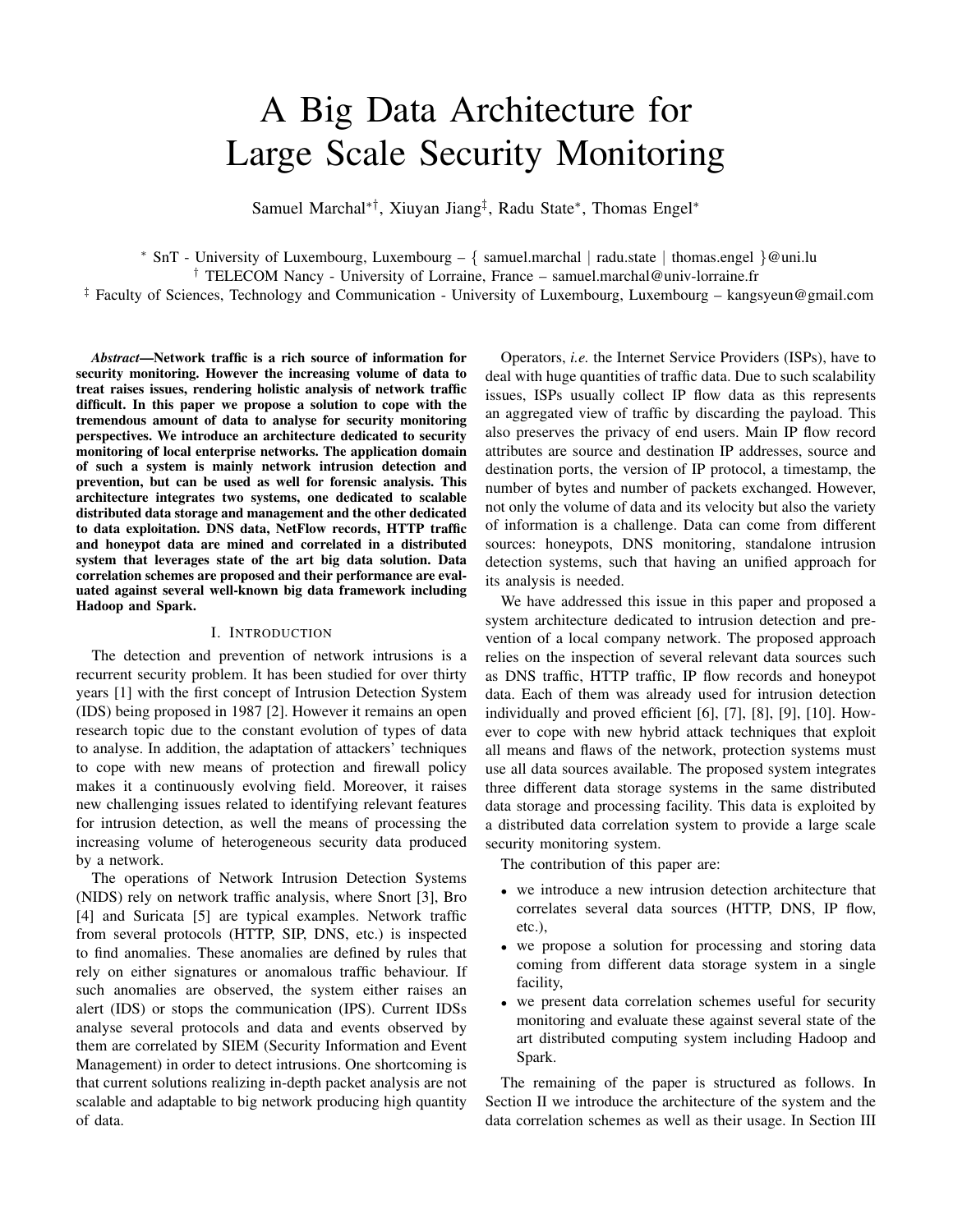we present the global distributed data storage and processing facility. We evaluate the performance of correlation operations against several big data frameworks in Section IV. We briefly talk about the related work in Section V and we conclude in section VI.

#### II. SYSTEM ARCHITECTURE AND APPLICATIONS

The global architecture of the proposed security monitoring system is depicted in Figure 1. It is composed of an heterogeneous distributed data storage system — further described in section III — and a distributed data correlation system.

Four kinds of data are gathered to be correlated by our system for security monitoring:

- DNS replies
- HTTP packets
- IP flow records
- Honeypot data



Fig. 1. Large scale security monitoring architecture

### *A. Data Presentation*

Almost all network communications nowadays are initiated via DNS, which is a core service of the Internet. DNS requests are performed to get IP addresses associated with a domain and then consult the needed resource. Hence, monitoring DNS to identify malicious domains is an efficient way to proactively detect and prevent an important part of malicious communications. By setting up a DNS probe at the recursive DNS server of a company network as proposed by Weimer [11], all relevant DNS requests and replies of the network are gathered without data redundancy. The DNS probe of our system is set up according to ISC passive DNS architecture [12]. DNS replies addressed to the recursive DNS server are captured and the information is extracted from DNS packets. Every observed domain along with its extracted information are stored in an Apache Cassandra database [13], a highly scalable and available database.

HTTP traffic represents a significant portion of Internet users' traffic and is a well-known intrusion vector. The study of URIs embedded in HTTP packets and their payload is useful in the detection and prevention of malicious communications. Studying URIs involved in communications between one single machine of the enterprise network and other machines from the Internet is interesting for security monitoring perspectives. Hence, HTTP traffic is monitored at the HTTP proxy level of the network. All HTTP connection attempts of the network go through this proxy and different URIs successively involved in the same communications are analysed on the fly by examining embedded domains and IP destination of the packets. We limit in our system the study to payload and URI embedded in HTTP traffic but the same technique can be applied to any king of protocol including IP addresses and URI such as SIP packets for instance.

Cisco NetFlow [14] is a well-known IP flow monitoring format to observing traffic through routers. This records features about communications forwarded through a router. It consists in source and destination IP addresses, source and destination ports, a timestamp, the protocol used, the amount of data exchanged, etc. Flow records are valuable data to detect intrusions [8] or to highlight botnet communications [9] for instance. By exporting NetFlow records from the core router of the network, we store traces of every communication from the enterprise network to the Internet and vis versa. NetFlow records are distributively stored in nfcapd binary files.

The last kind of data used in our system is honeypot data. A honeypot is a machine that seems to be part of a production network but is actually not. It generally emulates vulnerable services and contains fake production data. It is intended to be attacked because it looks like a machine presenting flaws. Connection attempts to a honeypot are proofs of undesired activities, being either the result of misconfiguration, or of probing attacks, with the latter representing the main part. Hence logging honeypot information gives knowledge about attackers targeting a specific network, such as IP addresses used, protocols used, exploit file used, scanning strategies, etc. Exploiting honeypot data allows to adapt security policies in order to prevent attacks perpetrated against production machines by the same attacker. The honeypot solution chosen in our architecture is Dionaea [15], a low interaction honeypot that emulates several vulnerable network services (HTTP, FTP, MSSQL, SMB, etc.). All connections attempts are stored in a SQLite database according to basic implementation of Dionaea.

## *B. Data correlation*

We describe in this section the rationale and processing of the data in the distributed data correlation system. Data from the four sources are combined in order to compute scores depicting the level of risk for communications.

When a domain is queried by a client, the request goes to the local Recursive DNS server. It treats the request by consulting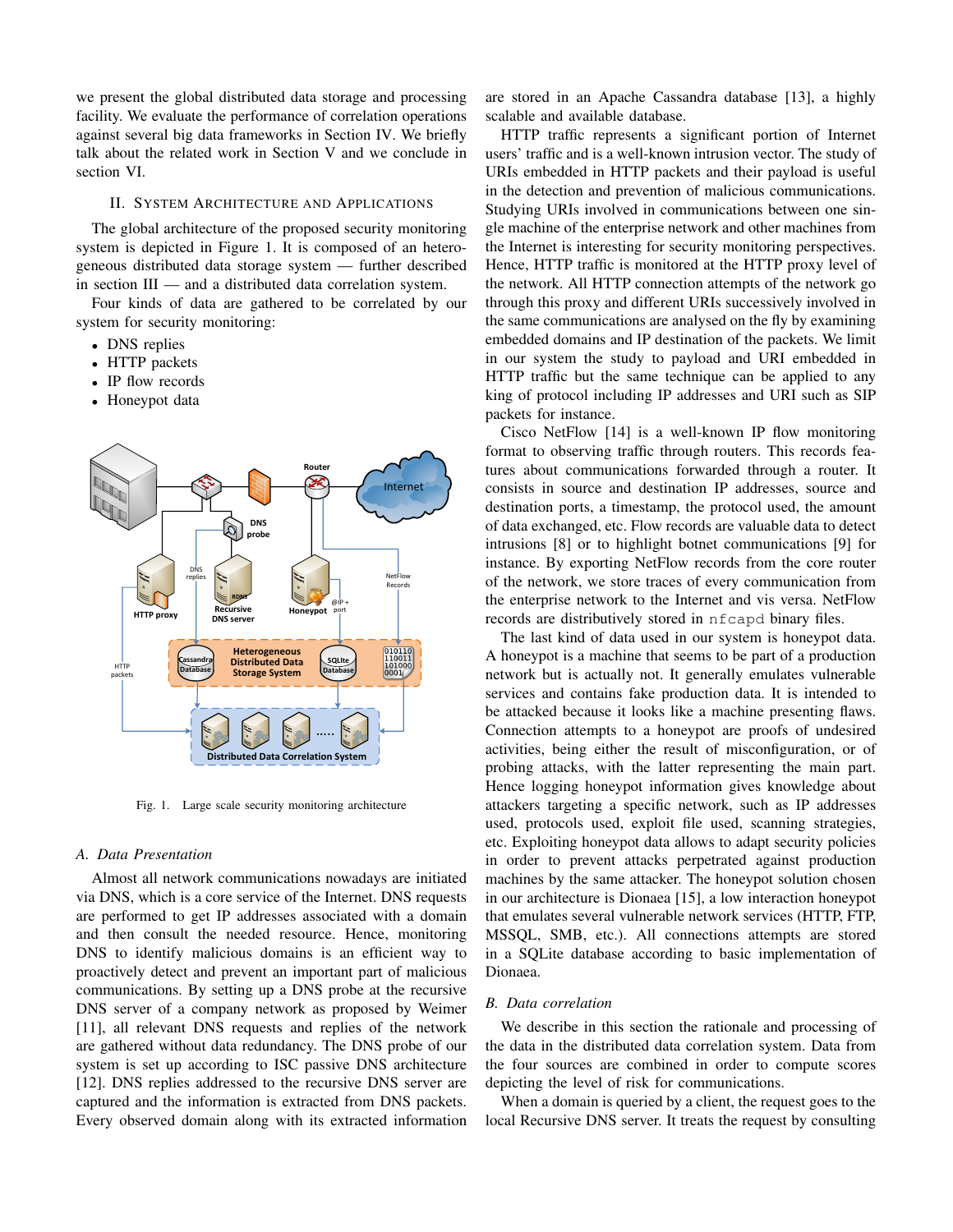its cash or making recursive requests to authoritative DNS servers to resolve the domain. All the authoritative DNS replies coming to the recursive DNS server are continuously stored in the Cassandra database. As DNS replies are gathered, three operations are performed to infer the maliciousness of a domain:

- Domains are checked against three publicly available blacklists $123$ . For every blacklist the domain belongs to, a score,  $BL_{dom}$  is incremented.
- Automated classification techniques relying on DNS data such as [6], [7], [16] are used to identify malicious domains. The confidence score given by the machine learning algorithm is used as a risk score  $C_{dom}$ . The closer it is to 1, the more the domain is likely to be malicious.
- Every IP address appearing in DNS resource records are checked against IP addresses logged by the honeypot. For each match a counter  $H_{dom}$  is incremented. Assuming a domain having five A resource records *i.e.* five IP addresses associated, if three of these were logged by the honeypot, its score is 3.

These three scores are used to compute a score that quantifies a domain maliciousness in Equation 1. This score,  $Dom_{score}$ , is computed and stored along with every domain name in the database.

$$
Dom_{score} = \alpha * BL_{dom} + \beta * C_{dom} + \gamma * H_{dom} \quad (1)
$$

For every flow exported by the core router three correlation schemes are applied to infer the maliciousness of a communication. These correlation schemes are applied to IP addresses that do not belong to the enterprise network range:

- IP addresses related to a flow are checked against IP addresses logged by the honeypot. If there is a match, ports are checked as well.  $H_{flow}$  is computed by adding two boolean values corresponding to IP address matching and port matching. The latter being only computed if there is an IP address matching first.
- IP addresses related to a flow are checked against the DNS database as well to determine if these are associated with domains we consider as malicious. Typically we compute  $MD_{flow}$  as a score corresponding to a sum of  $Dom_{score}$  for all domains associated with the IP address of a flow record.
- If an IP address appearing in flow records is not associated with any domains of the DNS database, this address has a score  $NO_{flow} = 1$ . This denotes communications using hard-coded IP addresses, this can be suspicious as they may try to bypass DNS based intrusion detection.

Using these three scores we compute a score determining the risk of a communication described by a flow record. The formula to compute this  $Flow_{score}$  is given in Equation 2.

$$
Flow_{score} = \alpha * H_{flow} + \beta * MD_{flow} + \gamma * NO_{flow} \quad (2)
$$

HTTP traffic is mined on line and no trace is kept of regular traffic. While HTTP packets go through the proxy they are forwarded to our analysis system to be rated:

- The URI of HTTP packets is checked to determine if it embeds a domain present in the DNS database. Then  $D_{web} = Dom_{score}$  is computed to highlight if the URI is malicious.
- HTTP packets having an IP address logged by the honeypot as destination or source IP have a  $H_{web}$  score equal to 1 and 0 else. This denotes communication with potentially malicious sources because logged in the honeypot.
- HTTP packets including payload received by the emulated HTTP server of the honeypot have  $PLh_{web}$  score equal to 1 and 0 else. This can disclose trace of injecting code or shell scripts in HTTP packets.
- Finally payload of HTTP packets is mined to observe if it includes some domains present in the passive DNS database. If some domains are found then  $PLd_{web}$  score is equal to the sum of  $Dom_{score}$  of the corresponding domains.

Hence we have  $Web_{score}$ , a score depicting the maliciousness of an HTTP packet and described in Equation 3.

$$
Web_{score} = \alpha * D_{web} + \beta * H_{web} + \gamma * PLh_{web} + \delta * PLd_{web} \quad (3)
$$

# *C. Applications*

We showed with three metrics, *i.e.* Dom<sub>score</sub>, Flow<sub>score</sub> and  $Web_{score}$ , how to evaluate the likelihood for a domain name, a flow and respectively an HTTP packet to be malicious. These scores can be sequentially used while a communication is taking place to either raise an alert in an IDS or to block the communication by an IPS.

Figure 2 depicts an example of the information flow while a user performs a HTTP request for the domain *www.malicious.com*. This action is divided in six sequential steps in Figure 2, which also shows how the scores introduced previously are computed. We assume that the honeypot was already running and gathered information.

To request *www.malicious.com* via HTTP, the domain must first be resolved by the recursive DNS server. While the recursive resolution is performed, DNS replies coming from authoritative servers are probed and stored in the database to allow computation of  $BL_{dom}$ ,  $C_{dom}$ ,  $H_{dom}$  and thus  $Dom_{score}$ . Then, the DNS reply is sent to the host which made the original HTTP request. This request is forwarded to the HTTP proxy, then  $D_{web}$  and  $H_{web}$  relying on the URI and the IP destination are computed as well as a partial  $Web_{score}$ . While the HTTP proxy performs the HTTP request, IP flows are exported by the router.  $H_{flow}$ ,  $MD_{flow}$  and  $NO_{flow}$  are computed as well as  $Flow_{score}$ . Finally when the HTTP reply arrives, its payload is analysed to compute  $PLh_{web}$  and  $PLd_{web}$  in order to deliver a final  $Web_{score}$ .

By fixing thresholds to individual scores ( $BL_{dom}$ ,  $C_{dom}$ ,  $H_{dom}$ , etc.) or to meta scores ( $Dom_{score}$ ,  $Flow_{score}$  and  $Web_{score}$ ), alerts are raised and connection can be blocked

<sup>1</sup>www.malwaredomainlist.com

<sup>2</sup>www.malwaredomains.com

<sup>3</sup> zeustracker.abuse.ch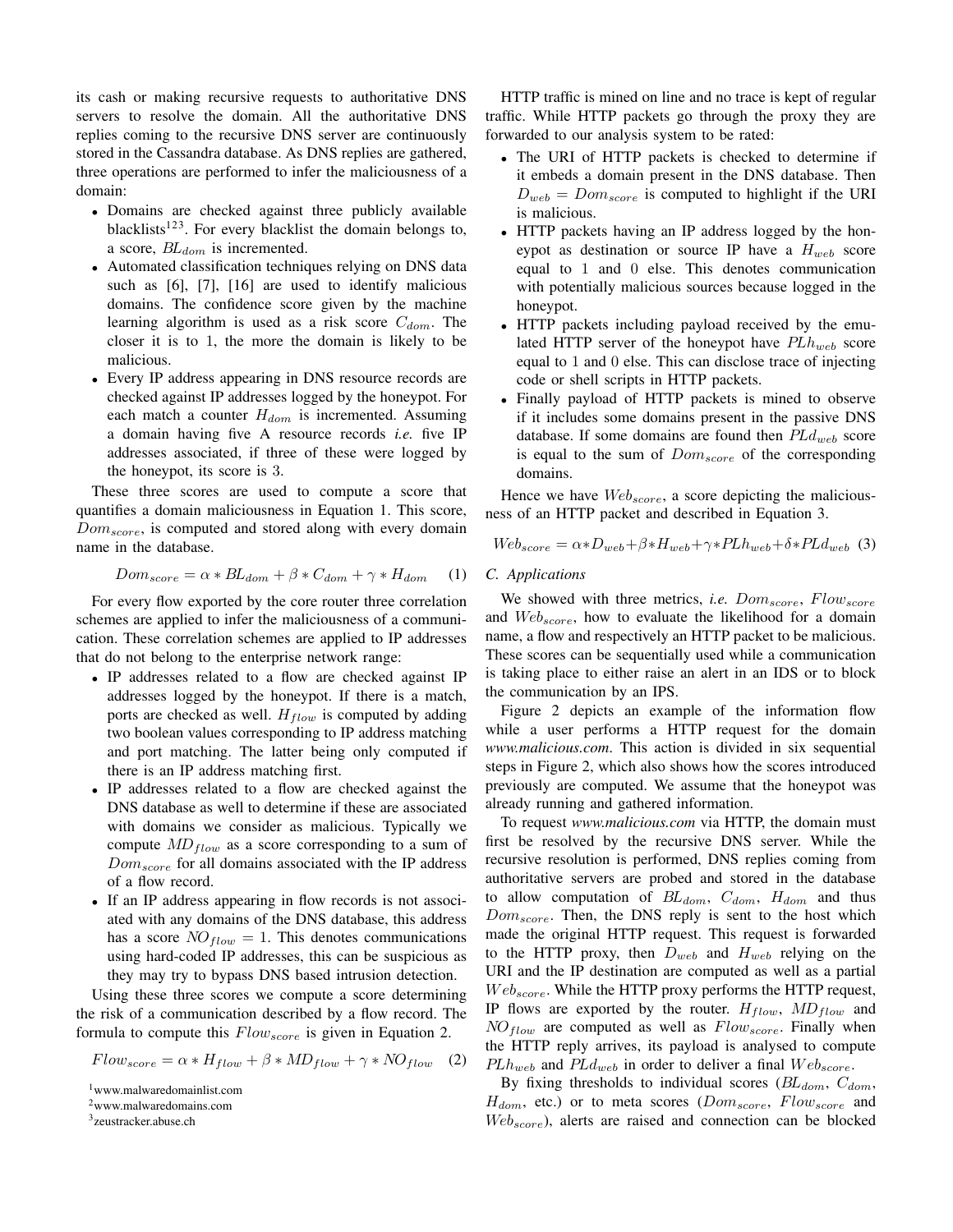at different steps of a communication. Two thresholds can be fixed for each score, one dedicated to intrusion *detection*:  $th_d$ and an other to intrusion *prevention*:  $th_p$  with  $th_d < th_p$ . Properties can be combined in order to wait for having enough information before raising an alert. Typically DNS information is the first we get with our system. Then rules such as the following one can be defined:

*if*  $Dom_{score} > th_1$ : *raise an alert else if*  $Dom_{score} > th_2 \& Web_{score} > th_3$ : *raise an alert*

with 
$$
th_2 < th_1
$$

If there is a high confidence with the maliciousness of a domain *i.e.* high value of  $Dom_{score}$ , an alert is raised right after  $Dom_{score}$  computation. If the score is lower, then the system waits for more information such as information about HTTP communication. Once this information is available  $Web_{score}$  is computed and if rules are met an alert is then raised.



Fig. 2. Information flow graph for HTTP request to *www.malicious.com*

Even if first tailored for intrusion detection and prevention, the proposed system can be used for forensic purposes as well. This system stores in a distributed architecture every requested domain name, every flow that goes through the core router of the network and every connection attempts to the honeypot. The distributed data storage architecture along with a big data framework such as Hadoop or Spark provides fast access to

worthy historical data. The latter can be used to disclose proof of intrusions as well as their origins long time after these happen.

Some other relevant information can be revealed by our mining system such as finding the machines on the Internet that are the most contacted by a single machine of the enterprise network. This can reveal anomalies if some machines that connect to the honeypots have a lot of interaction with production machines. The number of different protocols and ports used by a single host on the Internet while it is communicating with the enterprise network can be revealed. If a host is not communicating intensively with network machines but always tries new way, by new protocols and new ports, it is suspicious and can disclose a probing campaign. These are few examples of other applications that the proposed architecture can have.

#### III. DATA STORAGE AND PROCESSING

We briefly introduced in previous section that the data exploited by our system is captured at different points and stored in various data storage systems (see Figure 1). This data storage heterogeneity is due to specific requirements for each kind of data (passive DNS, Dionaea, NetFlow). During experiments our system was deployed in a 200 employees company having activities related to electronic payment. To give an idea of the amount of data collected per time period and justify the storage choices here are some values measured during the testing phase:

- Dionaea honeypot: around 1,000 connection attempts from 15 different hosts per day.
- NetFlow: average of 9,600,000 flows per day with an export every minute (approximately 450 Megabytes).
- DNS: around 13 millions DNS replies per day (approximately 1.5 Gigabyte).

Dionaea honeypot, with few daily connections initiated by few attackers does not have high requirements. In addition over the observation period some IP addresses seemed to be redundantly connecting over time. A basic SQLite database is chosen to store the logged information (IP, port, protocol, uploaded payload, etc.). Consultation of the SQLite database is fast enough for this small quantity of data. It is worth noting that even with a larger network to monitor this amount of data would not vary a lot. Having a network of 500 machines or 10,000 would not impact the quantity of data logged by a single honeypot machine deployed in the network.

Storing NetFlow records is more challenging especially if we need the approach to be scalable. NetFlow are exported using nfdump every minutes in order to have an almost real time view of the communications. NetFlow records are stored in nfcapd format binary files on several distributed servers. The use of several servers is not mandatory for our example but the quantity of flows exported by a router grows with the size of the network it serves. This choice for Netflow storage ensures to meet storage scalability requirements for any network size. However it raises some issues for data treatment as nfcapd files are binary files. Big data framework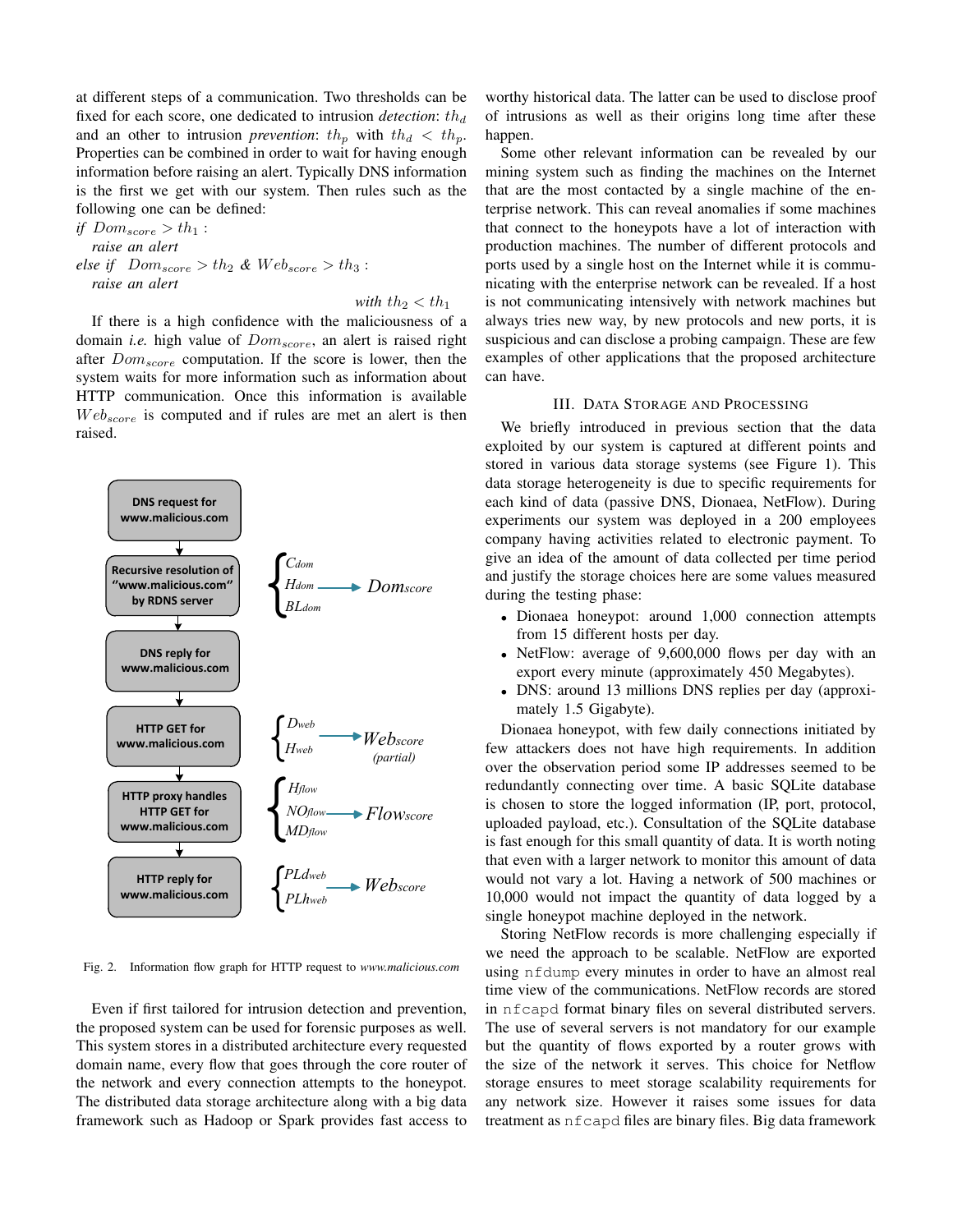such as Hadoop have an input format for MapReduce tasks that is usually text based. Even though Hadoop supports builtin sequence file format for binary input/output, nfcapd files would have to be first converted in a HDFS-specific (Hadoop Distributed File System) sequence file before being uploaded. This process implies a high computational over-head which is time consuming and not acceptable for real-time security monitoring. The alternative is to develop a new API that directly reads NetFlow data in the native nfcapd format. Such solution is proposed in [17] through a binary input format for reading packet and NetFlow records concurrently in HDFS. This solution outperforms the previously cited one and is proved fast, providing a throughput of 14 Gbps in a 200-node testbed according to experiments performed in [17].

As for NetFlow, DNS monitoring produces a massive amount of data as seen in our measurements. In addition this volume of data grows with the number of users/machines making DNS queries, *i.e.* the size of the network. Contrarily to NetFlow, all data does not need to be stored for DNS monitoring and only partial information is extracted from DNS packets in order to avoid information redundancy and save storage space. Typically, stored information consists in all possible DNS resource records for a domain name, the TTL of each, some flags, the timestamp for first seen and last seen, etc. All DNS packets do not need to be saved, hence we chose to store DNS related information in a database.

To meet data storage and availability requirements, DNS data is extracted from packets and stored in an Apache Cassandra database. Cassandra [13] is a distributed database solution for data storage that exhibits high performance in data access. It is a decentralized database allowing to store Terabytes of data. In addition, Apache Cassandra integrates Hadoop management since version 0.6 ensuring easy interfacing with state of the art solution for big data processing. This implementation ensures our architecture to fit to larger network than the one we performed tests on.

## IV. PERFORMANCE ANALYSIS

We presented in previous sections an architecture for large scale monitoring. We described data extraction and storage as well as theoretical correlation scheme and their applications. In this section we test the proposed correlation schemes against several big data management systems in order to find the most suitable for such applications.

Two well known open source big data frameworks are assessed, the popular Apache Hadoop ecosystem [18] and the Spark project [19] from AMP Lap of Berkeley university. We focus on performance comparisons of five components of these two frameworks namely Hadoop, Pig, Hive, Shark and Spark.

# *A. Big Data Tools Presentation*

We briefly present here the big data tools we used for the performance assessment of our architecture. For a more detailed description of these tools the reader is referred to [18], [20], [21], [22], [19], [23].

- **Hadoop** [18] is a distributed batch processing framework to process and to analyse large scale datasets. It consists of two primary components, which are HDFS (Hadoop File System) and MapReduce data processing model [20]. Hadoop employs a master/slave architecture to manage a cluster.
- Hive [21] is an open source data warehouse infrastructure running on top of Hadoop. It proposes a high level programming language that abstract the implementation of MapReduce jobs to give an user-friendly interface to Hadoop. Commands are expressed in the form of SQLlike queries, thanks to a language called HiveQL.
- Pig [22] is also a high level distributed programming model built on top of Hadoop. The main difference between Hive and Pig is on their purpose. Hive is appropriate for database users while Pig targets experienced programmers who are not used to write declarative SQL query.
- Spark: Like Hadoop does, Spark [19] proposes a distributed data processing solution for data-intensive applications with the difference that data to process is stored in-memory. Spark has been proved up to 100 times faster than Hadoop for specific tasks like iterative jobs.
- Shark [23] is a sub-project of Spark that implements Hadoop's Hive on top of Spark such that it is fully compatible with Hive.

# *B. Experiments and Results*

The five big data solutions are tested in four different scenarios relevant for the computation of the metrics introduced in Section II-B. Experiments were conducted on a cluster of eight machines (one master node and seven slave nodes). Each machine runs a 12.04.4 x86 Ubuntu operating system on an Intel $(R)$  Core $(TM)$ <sup>2</sup> Duo with 4GB of RAM. The versions of experimental frameworks are Hadoop-1.2.1, Hive-0.9.0, Pig-0.11.1, Spark-0.6.1 and Shark-0.2.1. The Spark framework was assigned with 2 GB of memory per node *i.e.* 14 GB of working memory in total. The dataset used consists in 767 MB of network traffic. All the scenarios were run ten times for each of the five framework.

The four scenarios are the followings:

- Scenario 1: find packets that match a given source IP address and a given source port.
- Scenario 2: find packets containing a given substring in their payload.
- Scenario 3: count the number of destination IP per source IP and order the result.
- Scenario 4: join two sets according to a common key *i.e.* the source IP addresses.

Scenario 1 corresponds to finding information according to two keys that are a given IP address and a given port. This is exactly what has to be done to compute  $H_{dom}$  *i.e.* find whether an IP address associated with a domain has been logged in the honeypot. The same operation is performed to compute  $H_{flow}$  and  $H_{web}$ , equally  $BL_{dom}$  requires the same kind of operation. The time required to perform this operation is given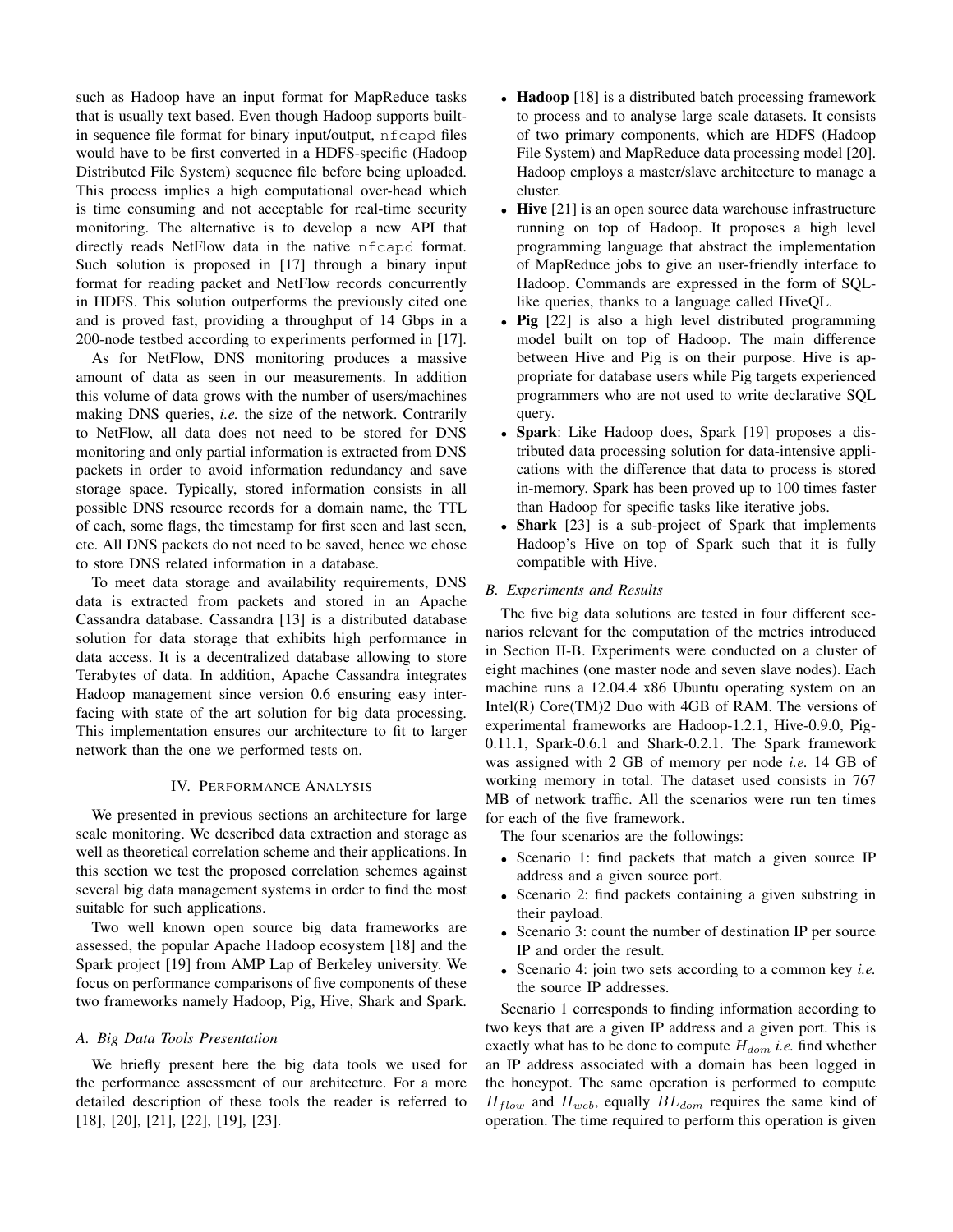in Table I for each of the five frameworks. This table shows the average, median, minimum and maximum duration taken to perform the task according to the ten tests performed. We can see in the table given results for the scenario 1 that Hadoop and Hive exhibit approximatively the same performance taking around 17.5 seconds to perform it. Pig is a bit slower than the previous ones and the slowest of the five frameworks with 26.475 seconds on average. Finally Spark is much faster than Hadoop doing this task in approximately 1 second. Shark even improves this performance by needing 0.73 seconds on average, it is however less steady than other solutions with sparse amount of time taken among the ten experiments (minimum duration of 0.559 seconds but maximum of 1.648 seconds). For this scenario, Spark seems to be the best candidate exhibiting high speed and steadiness. We mean by steadiness the property to spend approximatively the same amount of time to perform the same task while repeating this task several times. In terms of results it means to have a low standard deviation.

|            | avg    | $\sigma$ | min    | max    |  |  |
|------------|--------|----------|--------|--------|--|--|
| Hadoop     | 17.828 | 17.836   | 17.255 | 18.555 |  |  |
| Hive       | 17.611 | 17.611   | 17.565 | 17.802 |  |  |
| Pig        | 26.475 | 26.53    | 25.734 | 30.792 |  |  |
| Spark      | 1.014  | 1.017    | 0.941  | 1.233  |  |  |
| Shark      | 0.73   | 0.777    | 0.559  | 1.648  |  |  |
| Scenario 1 |        |          |        |        |  |  |
|            |        |          |        |        |  |  |
|            | avg    | $\sigma$ | min    | max    |  |  |
| Hadoop     | 17.382 | 17.385   | 17.26  | 18.641 |  |  |
| Hive       | 11.998 | 13.034   | 9.649  | 26.855 |  |  |
| Pig        | 25.762 | 25.762   | 25.725 | 25.834 |  |  |
| Spark      | 0.634  | 0.636    | 0.592  | 0.775  |  |  |
| Shark      | 0.431  | 0.433    | 0.4    | 0.543  |  |  |
| Scenario 2 |        |          |        |        |  |  |
|            |        |          |        |        |  |  |
|            | avg    | $\sigma$ | min    | max    |  |  |
| Hadoop     | 34.771 | 34.773   | 34.538 | 35.955 |  |  |
| Hive       | 32.655 | 32.658   | 32.023 | 33.291 |  |  |
| Pig        | 82.744 | 82.763   | 82.075 | 89.477 |  |  |
| Spark      | 1.45   | 1.979    | 0.9    | 6.435  |  |  |
| Shark      | 1.329  | 1.645    | 0.913  | 4.901  |  |  |
| Scenario 3 |        |          |        |        |  |  |

TABLE I PERFORMANCE OF THE FIVE FRAMEWORKS FOR SCENARIOS  $1, 2, 8, 3$ (AVERAGE, MEDIAN, MINIMUM AND MAXIMUM TIME IN SECONDS)

Table I gives the same results for scenarios 2 and 3 as well. Scenario 2 consists in finding a substring in a payload. This operation is performed to compute  $PLh_{web}$  and  $PLd_{web}$ . This computation requires to mine the content of an HTTP packet to find given code and domain names. It is used as well to compute  $D_{web}$  by searching for malicious domains into URIs. Scenario 3 is useful to highlight the machines inside the company network that are communicating the most with machines from the Internet. This is a valuable information for security monitoring and we described this scenario as additional application for our architecture in Section II-C.

Almost the same trends as for scenario 1 is observed for these two other scenarios. Pig is still the slowest solution especially for scenario 3 where it takes 82.744 seconds to

perform the task. This is more than twice the time that Hadoop takes and more than a 50-fold increase compared to Spark. Hadoop and Hive perform almost the same except in scenario 2, where Hive is faster than Hadoop on average (12 seconds/17.38 seconds) but Hadoop is steadier than Hive taking always the same amount of time. Spark and Shark again are order of magnitudes faster than the three others, exhibiting results in the order of one seconds for every scenario. Shark still outperforms Spark by some milliseconds. Both are steady for scenario 2 as Hadoop, Hive and Pig are but this does not hold for scenario 3 where there is up to a six-fold fold difference between minimum and maximum time for Spark and Shark.

Finally, scenario 4 is aimed at joining two data feeds according to a common field. The experiment consists in, given a list of source IP addresses, return all packets in our sample that have these IPs as source addresses. The list can be typically a list of malicious IP addresses in order to find all packets coming from these IP addresses. This action has to be done to compute  $MD_{flow}$  and  $NO_{flow}$  to find if there is common IP address in the DNS database and in NetFlow records. If the resulted set is empty then  $NO_{flow}$  is set to 1, otherwise  $MD_{flow}$  is computed by adding the corresponding  $Dom_{score}$  as described in Section II-B. This join is performed for a list of 10, 20, 30, 40, 50 and  $\frac{n}{10}$  IP addresses in the list, where  $n$  stands for the total number of distinct IP addresses present in the network traffic sample. Results are presented in Table II with average, median, minimum and maximum time for the five frameworks.

|                | avg   | $\sigma$ | mın   | max   | avg   | $\sigma$ | min   | max   |
|----------------|-------|----------|-------|-------|-------|----------|-------|-------|
| 10             | 17.47 | 17.47    | 17.28 | 18.40 | 28.71 | 28.72    | 28.09 | 30.65 |
| 20             | 17.49 | 17.49    | 17.26 | 18.31 | 28.43 | 28.43    | 28.0  | 29.50 |
| 30             | 17.80 | 17.81    | 17.25 | 19.29 | 28.52 | 28.52    | 27.33 | 29.50 |
| 40             | 17.50 | 17.50    | 17.26 | 18.29 | 28.44 | 28.44    | 28.05 | 29.35 |
| 50             | 17.83 | 17.85    | 17.26 | 19.26 | 28.55 | 28.55    | 28.03 | 30.73 |
| $\frac{n}{10}$ | 17.98 | 17.98    | 17.25 | 18.55 | 28.30 | 28.30    | 27.98 | 29.17 |

|                | Hadoop         |          |        |          |        |          | Hive |      |
|----------------|----------------|----------|--------|----------|--------|----------|------|------|
|                |                | avg      |        | $\sigma$ | min    | max      |      |      |
|                | 10             |          | 67.516 | 67.527   | 66.979 | 72.087   |      |      |
|                | 20             |          | 67.507 | 67.518   | 67.014 | 72.041   |      |      |
|                | 30             |          | 67.625 | 67.636   | 67.135 | 72.289   |      |      |
|                | 40             |          | 68.535 | 68.563   | 67.453 | 72.528   |      |      |
|                | 50             |          | 68.385 | 68.408   | 67.552 | 72.852   |      |      |
|                | $\frac{n}{10}$ |          | 69.048 | 69.078   | 67.921 | 73.259   |      |      |
|                |                |          |        |          | Pig    |          |      |      |
|                |                |          |        |          |        |          |      |      |
|                | avg            | $\sigma$ | min    | max      | avg    | $\sigma$ | min  | max  |
| 10             | 1.87           | 2.27     | 1.39   | 6.67     | 2.78   | 2.78     | 2.62 | 3.16 |
| 20             | 1.43           | 1.44     | 1.35   | 1.79     | 2.70   | 2.70     | 2.57 | 2.96 |
| 30             | 1.37           | 1.37     | 1.33   | 1.44     | 2.67   | 2.67     | 2.54 | 2.79 |
| 40             | 1.38           | 1.38     | 1.28   | 1.60     | 2.64   | 2.64     | 2.51 | 2.92 |
| 50             | 1.33           | 1.33     | 1.27   | 1.52     | 2.66   | 2.66     | 2.52 | 2.87 |
| $\frac{n}{10}$ | 1.33           | 1.33     | 1.27   | 1.49     | 2.65   | 2.65     | 2.56 | 2.80 |
| Spark          |                |          |        |          |        | Shark    |      |      |

TABLE II

PERFORMANCE OF THE FIVE FRAMEWORKS FOR SCENARIO 4 (AVERAGE, MEDIAN, MINIMUM AND MAXIMUM TIME IN SECONDS)

For this scenario Spark is the best performer with less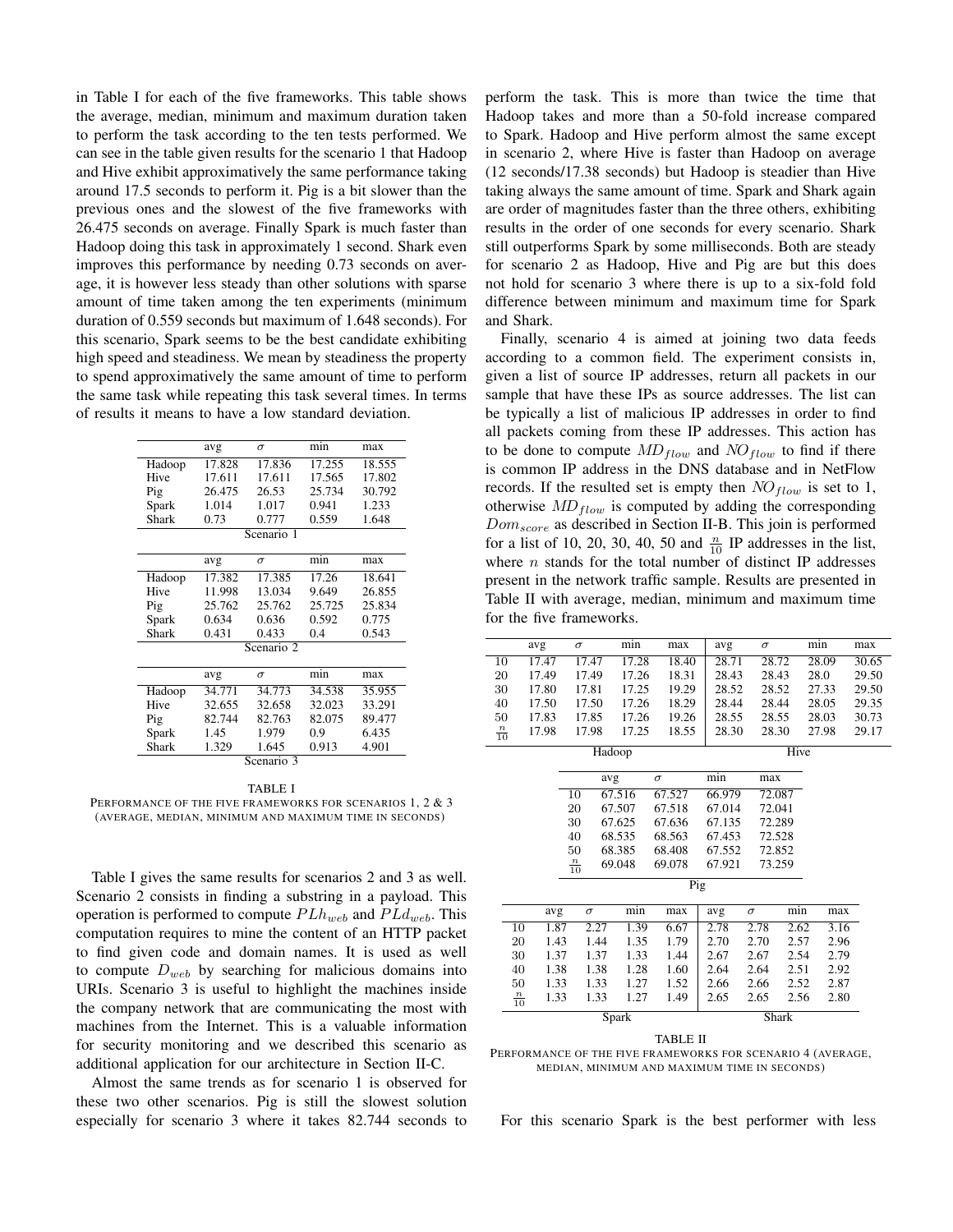than 2 seconds on average, whereas in previous ones it was Shark. Hive, Spark and Shark takes decreasing amount of time to perform this task as the number of values to be joined increases, contrarily to Hadoop and Pig. Spark and Shark are significantly faster than Hadoop, Hive and Pig. All the frameworks are quite steady for this scenario except Spark for a small list of 10 IPs to join.

We showed in this section that Spark and Shark are the best candidates to implement the big data security monitoring system exhibiting fast and steady results in data mining operations. Most of the scores to compute for our correlation schemes ( $BL_{dom}$ ,  $H_{dom}$ ,  $H_{flow}$ ,  $MD_{flow}$ ,  $NO_{flow}$ ,  $D_{web}$ ,  $H_{web}$ ,  $PLh_{web}$ ,  $PLd_{web}$ ) rely on the four scenarios described before and we showed that Spark and Shark are between 10 and 20 times faster than Hadoop for these. We confirm as well results presented in [19], [23] that Shark outperforms Hadoop by 10x.

## V. RELATED WORK

Snort [3], Bro [4] and Suricata [5] are centralized IDSs that inspect network packets on the fly to detect intrusions. The proposed system correlates data coming from different network points and several network components.

In the realm of network intrusion detection, the concept of event correlation has been widely explored. The principle is to correlate and establish relations between alarms generated by sensors in order to find similarity in attacks. In [24], Valdes *et al.* correlate alerts based on similarities of their attributes. Alerts are clustered in [25] based on their triggering events in order to identify similar attacks raising different alerts. Alarms from several IDS are correlated in a single system in [26] to achieve high-level description of attacks. We aim in this paper at data correlation more than event correlation. We identify links between malicious domains, malicious URIs, malicious IP address and finally malicious communications in order to disclose common malicious structure. This way DNS requests for malicious domains can be correlated with a-priori benign IP addresses and flows that are actually malicious. Data correlation in this way is briefly introduced in [27] where IP address, traffic routes and commands entered by attackers are correlated.

A service model for network security application is presented in [28]. Ridcciulli proposes an architecture including honeypots that gather cyber-security intelligence. These honeypots continuously gather and record information such as flow data, payloads and signature alert about attackers. This data is stored in a cloud architecture where clients around the world mine and correlate it with monitored flow data in order to detect intrusions. The correlation between honeypot data and clients' data is made with a Google's page ranking like algorithm to find similarities. This work is the closest to ours since it correlates honeypot data and IP flow records in order to disclose intrusions; however it does not include DNS data and HTTP traffic. Due to relying on IP flows and honeypot data, this system has a prominent role of intrusion detection and forensic analysis whereas our system is mainly dedicated to intrusion prevention. Moreover the data management of this system is not described, when we use a scalable distributed data management system leveraging state of the art big data management system in our architecture.

Some other work try to address scalable network intrusion detection [29], [30], [31], [32]. In [29] and [30] stateful analysis of network traffic is performed. Both solutions take advantage of multiple GPUs and multi-core CPUs to parallelize traffic processing and content inspection in order to process several Gigabit of data per second. In [29], every operation is parallelized and mapped to the appropriate device such that the IDS has no serialized component, providing high performance gain. Both solutions [29], [30] are based on Snort intrusion detection system [3]. Another similar solution based on Suricata NIDS [5] is proposed in [31], which also proposes new load balancing. This solution presents scalability both in terms of traffic load and size of the ruleset *i.e.* lot of rules can be set and processed by the IDS thank to this solution. These papers address the same problem as we do: to propose a scalable intrusion detection technique. However, these solutions are based on existing stateful intrusion detection system (Snort or Suricata) that perform in-depth traffic analysis. Their contributions rely on optimizing existing method for network traffic analysis by fully exploiting computers capacity. Contrarily we propose new schemes for network intrusion detection that rely on a subset of the whole network traffic..

Moreover, the heterogeneous distributed data system storage and management system we propose relies on existing wellknown solution such as Hadoop [18] or Spark [19] that we compared in different scenarios related to security monitoring. More fundamental performance comparison was described in [33] between the MapReduce paradigm and parallel SQL database management system. Blanas *et al.* analyse the performance of several join algorithms with MapReduce in [34]. Our work is different as we compare existing framework relying on close concepts to address concrete needs of security monitoring on specific data.

## VI. CONCLUSION AND FUTURE WORK

In this paper we introduced a new scalable architecture for protecting from and detecting network intrusions. This system collects and stores in a distributive manner honeypot data, DNS data, HTTP traffic and IP-flow records. Several correlation schemes relying on this data are introduced and their application, ranging from intrusion detection to forensic analysis, are listed. Five state of the art big data frameworks that can fit for such an architecture are evaluated in four scenarios of data correlation relevant for security monitoring. Out of this performance analysis Spark and Shark appear to be the best performers in all scenarios and thus the best suited to implement the solution.

Even though our architecture computes score with few delay, it still use off-line analysis tool with Hadoop and Shark. Future work will consist in implementing the same system with on-line analysis big data framework such as Spark Streaming [35] or Storm [36].